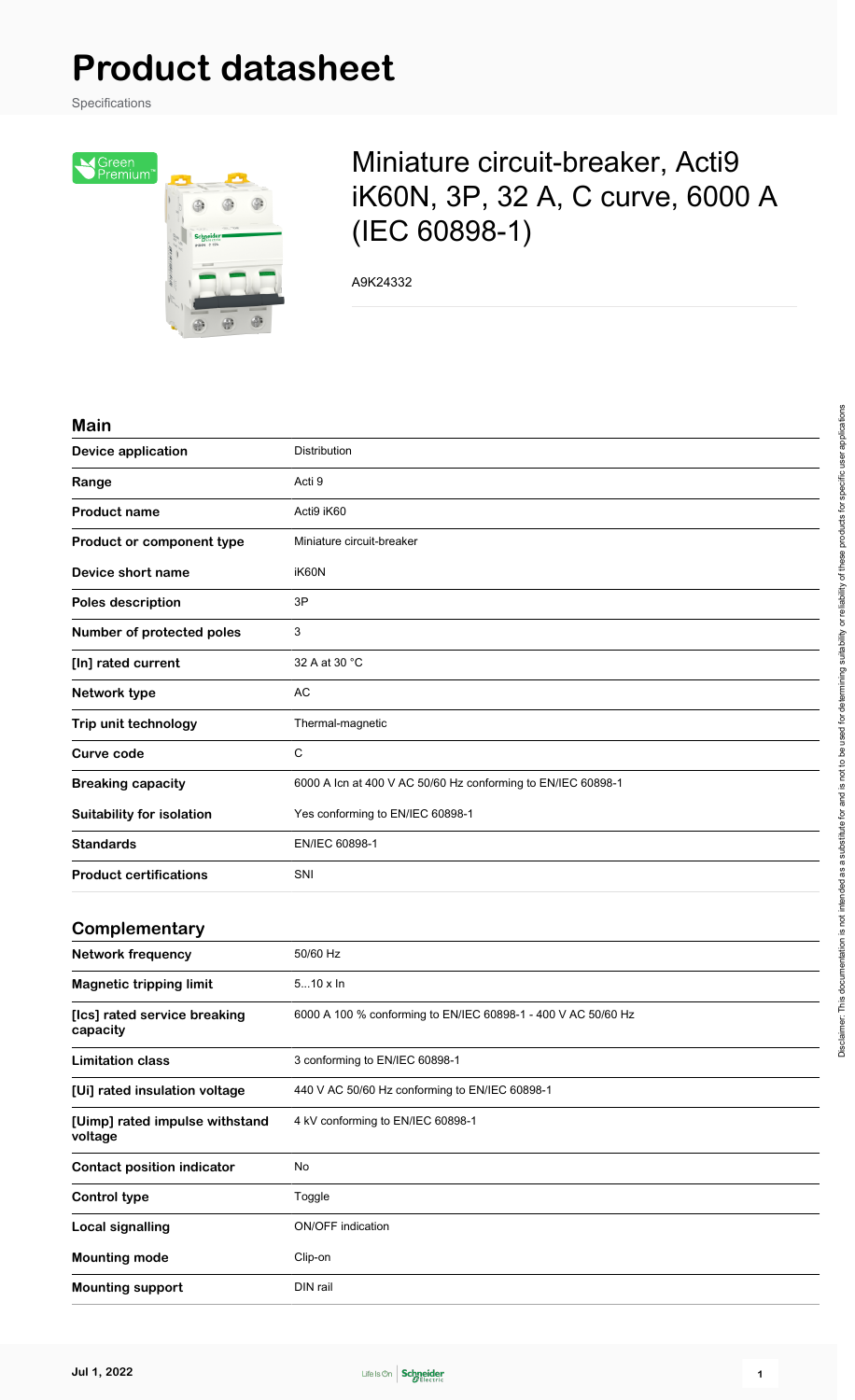| 9 mm pitches                   | 6                                                                                                                                   |
|--------------------------------|-------------------------------------------------------------------------------------------------------------------------------------|
| <b>Height</b>                  | 85 mm                                                                                                                               |
| Width                          | 54 mm                                                                                                                               |
| <b>Depth</b>                   | 78.5 mm                                                                                                                             |
| Net weight                     | 300 <sub>g</sub>                                                                                                                    |
| Colour                         | White                                                                                                                               |
| <b>Mechanical durability</b>   | 20000 cycles                                                                                                                        |
| <b>Electrical durability</b>   | 10000 cycles                                                                                                                        |
| Locking options description    | Padlocking device                                                                                                                   |
| <b>Connections - terminals</b> | Tunnel type terminal (top or bottom) 125 mm <sup>2</sup> rigid<br>Tunnel type terminal (top or bottom) 116 mm <sup>2</sup> flexible |
| Wire stripping length          | 14 mm for top or bottom connection                                                                                                  |
| <b>Tightening torque</b>       | 2 N.m top or bottom                                                                                                                 |
| Earth-leakage protection       | Without                                                                                                                             |

#### **Environment**

| IP degree of protection                  | IP20 conforming to IEC 60529   |
|------------------------------------------|--------------------------------|
| <b>Pollution degree</b>                  | 2 conforming to EN/IEC 60898-1 |
| Overvoltage category                     | Ш                              |
| Ambient air temperature for<br>operation | $-2560 °C$                     |
| Ambient air temperature for<br>storage   | $-4085 °C$                     |

## **Packing Units**

| <b>PCE</b>      |
|-----------------|
| $\mathbf{1}$    |
| 304.0 g         |
| 5.5 cm          |
| 7.5 cm          |
| 9.5 cm          |
| P <sub>12</sub> |
| 352             |
| 126.808 kg      |
| 45 cm           |
| 80 cm           |
| 120 cm          |
| BB1             |
| 4               |
| 1.267 kg        |
| 8.5 cm          |
| 10 cm           |
| 22 cm           |
|                 |